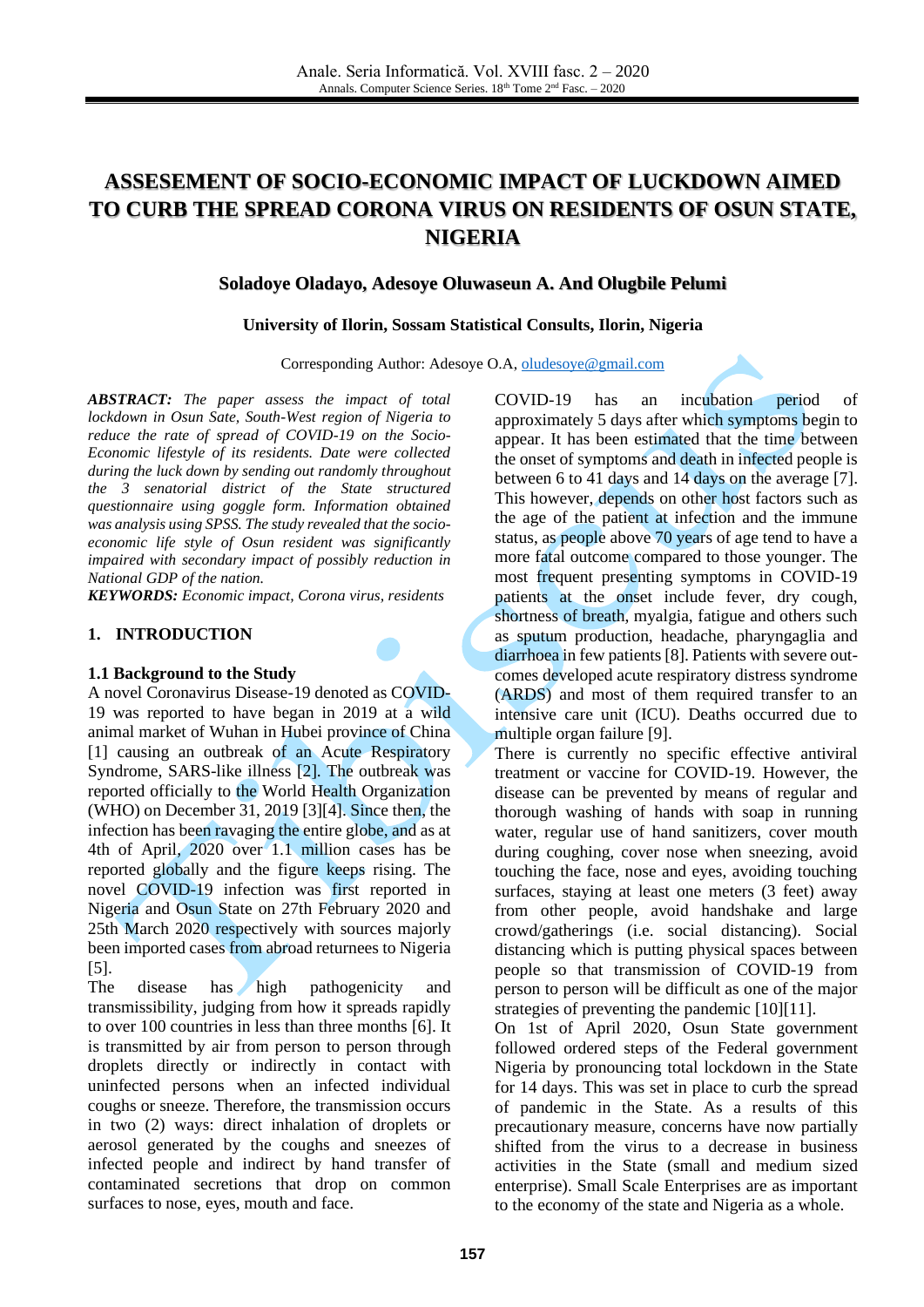## **1.2 Statement of the problem**

So far, the government of Osun State in line with the advice of the WHO to curb the spread of COVID-19 among her populace came up initially with social distancing and then two weeks lockdown of the entire State. A recent study on An Appralsal of Small and Medium Scale Enterprises in Osogbo Metropolis of Osun State, Nigeria **Error! Reference source not found.** revealed that majority of the entrepreneur in Osun State are self-employed (businessmen and women) who go out on daily basis to make ends meet. Their findings and the pronouncement of Osun State government Lockdown Policy will have impacts on the economy (small and medium sized enterprise) of the State and possibly if the lockdown should be extended beyond the stipulated time what are the expectation of residents of the State from government. Thus, a need for this study to investigate the socioeconomic impact of COVID-19 compulsory lockdown on residents in Osun State.

## **1.3 Aim and Objectives**

The aim of this research is to examine the socioeconomic impact of two weeks compulsory lockdown to curb the spread of COVID-19 on Osun State residents.

The specific objectives of this research work include:

- To determine the knowledge status of residents of Osun State on Coronavirus and its mode of transmission
- To determine an average household income and expenditure before and during the lockdown
- To determine the socio-economic impact of government policy towards curbing of COVID-19 spread in the State.
- To predict what may likely happen to economy (small and medium enterprise) of Osun State if the lockdown extended beyond the stipulated time.
- To recommend modifications in the policies of the government towards curbing of COVID-19 spread in the State in respect to the result of the present findings

# **1.4 Research Questions**

- I. What is the level of knowledge of residents of Osun State on Coronavirus and its mode of transmission?
- II. What is the average household income and amount spent per household during lockdown in the State?
- III. What are the socio-economic impact of the lockdown on residents of Osun State?
- IV. What are the likely expectation on economy (small and medium sized enterprise) of Osun State if the lockdown is extended beyond the stipulated time?

## **1.5 Significance of the study**

This study provides information on Knowledge of residents of Osun State on coronavirus especially on its mode of transmission. The findings also revealed average household income and expenditure of residents as well as investigating socio-economic impact of COVID-19 lockdown on residents of the State. This information will guide any government or NGO interventions programme during lockdown and sustainability of small and medium scale sized enterprise after the lockdown period.

# **1.6 Scope of the study**

The study covered the three senatorial districts of Osun State; a representation of economic structure in South West, Nigeria . The target population for the study are residents of the State who are in Urban, Semi-urban and Rural areas of Osun State. Due to the lockdown in the State at the time of conducting the research, data were collected online through google form.

# **1.7 Limitation**

The major limitation of this study has to do with the method used to obtain the needed information. Since there are restrictions to movements in the state during this findings, researcher can't go out to collect needed data from residents physically, thus we emulate the best alternatives which is by using online google forms to get the needed data via online social media and mails. This method may exclude residents who are illiterate who don't know how to use internets facility. Although the method will definitely avoid interviewer bias.

# **2. RESEARCH METHODOLOGY**

This study employed descriptive survey design to investigate the socio-economic impact of COVID-19 lockdown on residents of Osun State.

Respondents are randomly selected from the three senatorial districts of Osun State. Osun There are three federal senatorial districts in Osun State, they are Osun I, Osun II and Ife/Ijesa.

# **2.1 Model Specification**

The model specification to evaluate the relationship that exist between lockdown and its impacts on economy in the State are:

$$
AE = a + \beta AI + U_1 \tag{1}
$$

$$
CL = a + \beta MI + U_2 \tag{2}
$$

Where:

AE = Average expenditure of residents during lockdown (dependent variable)

 $AI = Average$  income of residents during lockdown (independent variable)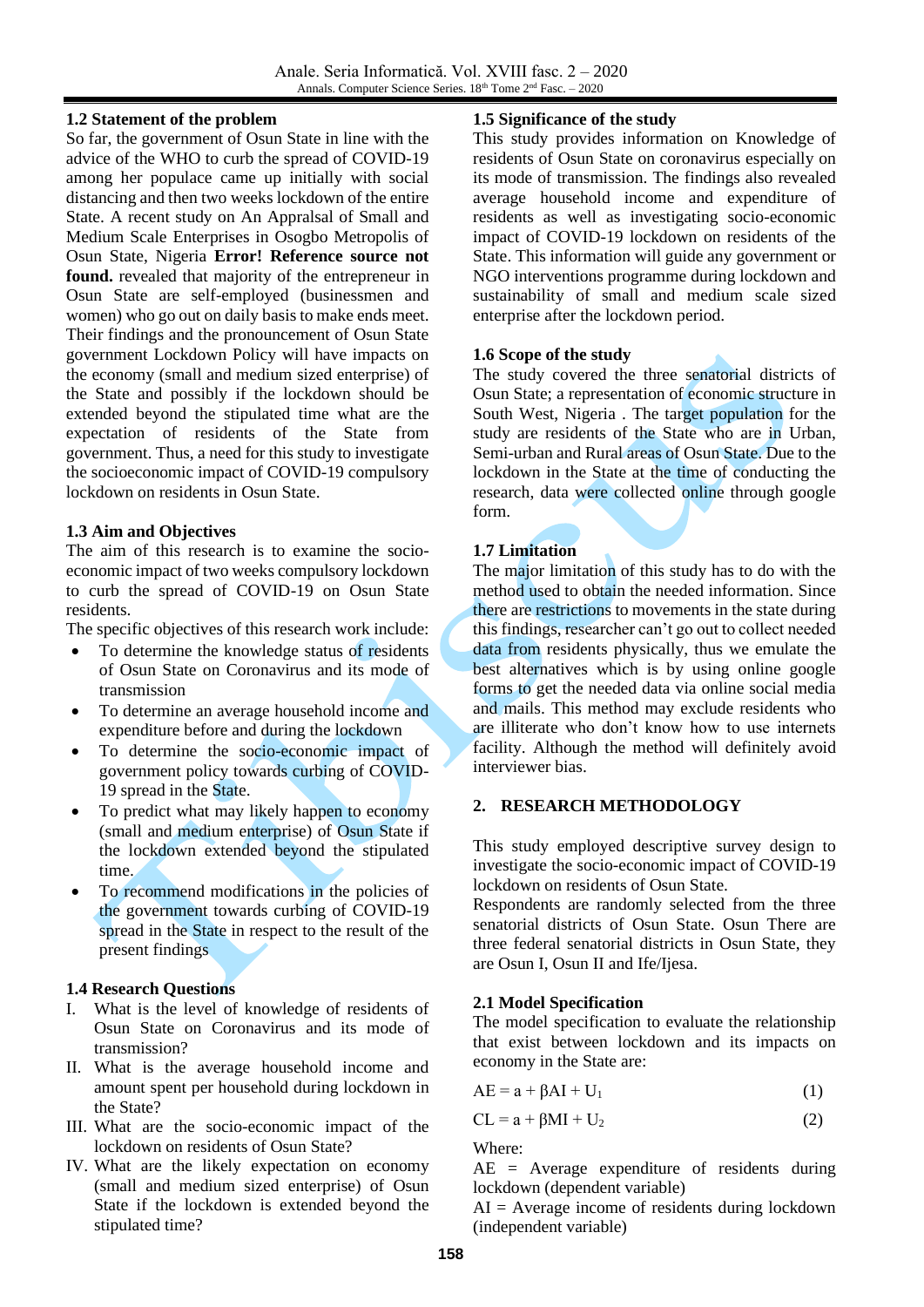CL = Coping of residents during the lockdown (dependent variable)

MI = Monthly income of residents before the lockdown (Independent variable)  $U = error term$ 

#### **2.3 Sample size and selection**

Sample size of one hundred and twenty-five (125) respondents who first responded to the online questionnaire before compiling these findings were used to represent the total population for this study. Since situation in the State while compiling this research does not warrant movement of people, data cannot be collected by meeting residents, thus random sample selection was only done online as people responded to the link supplied to complete questionnaire.

#### **2.4 Research Instrument**

Self- administered questionnaire designed via online google form was used for the purpose of collecting needed data for this study. Respondent's identity was excluded and participation of majority of the respondents was through a link sent to them via different social media platforms (WhatsApp, Facebook, etc). Detailed instructions were put on the questionnaire such that people who filled the questionnaire are residents of Osun State.

## **2.5 Methods of data analysis**

Statistical data analysis was conducted using Statistical Package for Social Sciences software (SPSS). For the purpose of examining and analyzing research variables, descriptive statistics, Simple Linear Regression and Pearson Correlation method of analysis were used to measure the outcome variables at 0.05 level of significant.

## **3. DATA ANALYSIS AND RESULTS PRESENTATION**

#### **3.1 Personal data of residents in the state**

| Table 1: Socio-demographic information of respondents |                  |                           |  |  |
|-------------------------------------------------------|------------------|---------------------------|--|--|
| Socio-demographic<br>information                      | <b>Frequency</b> | <b>Percentages</b><br>(%) |  |  |
| Age                                                   |                  |                           |  |  |
| Less than 20 years                                    | 6                | 4.9                       |  |  |
| $20 - 39$ years                                       | 86               | 70.5                      |  |  |
| $40 - 59$ years                                       | 29               | 23.8                      |  |  |
| 60 years and above                                    | 1                | 0.8                       |  |  |
| Total                                                 | 122              | 100                       |  |  |
| <b>Marital status</b>                                 |                  |                           |  |  |
| Single                                                | 51               | 41.1                      |  |  |
| Married                                               | 72               | 58.1                      |  |  |
| Divorced/Separated/Widowed                            |                  | 0.8                       |  |  |
| Total                                                 | 124              | 100                       |  |  |
| <b>Sex</b>                                            |                  |                           |  |  |
| Male                                                  | 92               | 74.2                      |  |  |
| Female                                                | 32               | 25.8                      |  |  |
| Total                                                 | 124              | 100                       |  |  |

| Socio-demographic<br>information       | <b>Frequency</b> | <b>Percentages</b><br>(%) |
|----------------------------------------|------------------|---------------------------|
| Occupation                             |                  |                           |
| Student                                | 36               | 29.3                      |
| Unemployed                             | 12               | 9.8                       |
| Self-employed                          | 45               | 36.6                      |
| Civil-servant                          | 37               | 30.1                      |
| Total                                  | 123              | 100                       |
| <b>Monthly income</b>                  |                  |                           |
| Less than N10,000                      | 25               | 20.5                      |
| $N10,000 - N50,000$                    | 65               | 53.3                      |
| $N50,000 - N100,000$                   | 15               | 12.3                      |
| Above N100,000                         | 18               | 14.8                      |
| Total                                  | 122              | 100                       |
| <b>Highest Level of Education</b>      |                  |                           |
| Primary                                | $\theta$         | $\theta$                  |
| Secondary                              | 7                | 5.6                       |
| Tertiary                               | 117              | 94.4                      |
| No formal education                    | $\theta$         | $\Omega$                  |
| Total                                  | 124              | 100                       |
| <b>Religion</b>                        |                  |                           |
| Christianity                           | 99               | 79                        |
| Islam                                  | 25               | 25                        |
| Traditional                            | 0.8              | 1                         |
| Total                                  | 124              | 100                       |
| <b>Family Size</b>                     |                  |                           |
| Less than 4 people                     | 31               | 25.2                      |
| $4-6$ people                           | 73               | 59.3                      |
| 7 people and above                     | 21               | 17.1                      |
| Total                                  | 123              | 100                       |
| <b>Location</b>                        |                  |                           |
| Urban                                  | 77               | 62.1                      |
| Semi-urban                             | 37               | 29.8                      |
| Rural                                  | 11               | 8.9                       |
| Total                                  | 124              | 100                       |
| <b>Senatorial District of resident</b> |                  |                           |
| Osun Central                           | 80               | 65.6                      |
| Osun East                              | 19               | 15.6                      |
| Osun West                              | 23               | 18.9                      |
| Total                                  | 122              | 100                       |

Table 1 above displayed socio-demographic information of residents interviewed for this research. It was discovered that majority 72(58.1%) of these residents are married with 4-6 members per household (59.3%). The Occupational status of them revealed it that larger percentages 45(36.6%) of the residents are self-employed that must go out on daily basis for business transactions so as to meet up with the needs of their various household. By implication, the 14 days' lockdown pronouncement in the State will definitely affect these part of the residents because they may not get income during lockdown compared with their other counterparts that are civil servants who will be paid for the period of staying at home.

## **3.2 Respondents' knowledge on covid-19 and its mode of transmission**

Every participant interviewed for the research responded that they have heard about COVID-19 and diagram 1 above shown it that majority 89(71.2%) of the them heard about the virus through the internet, close to half 57(45.6%) of them said its via television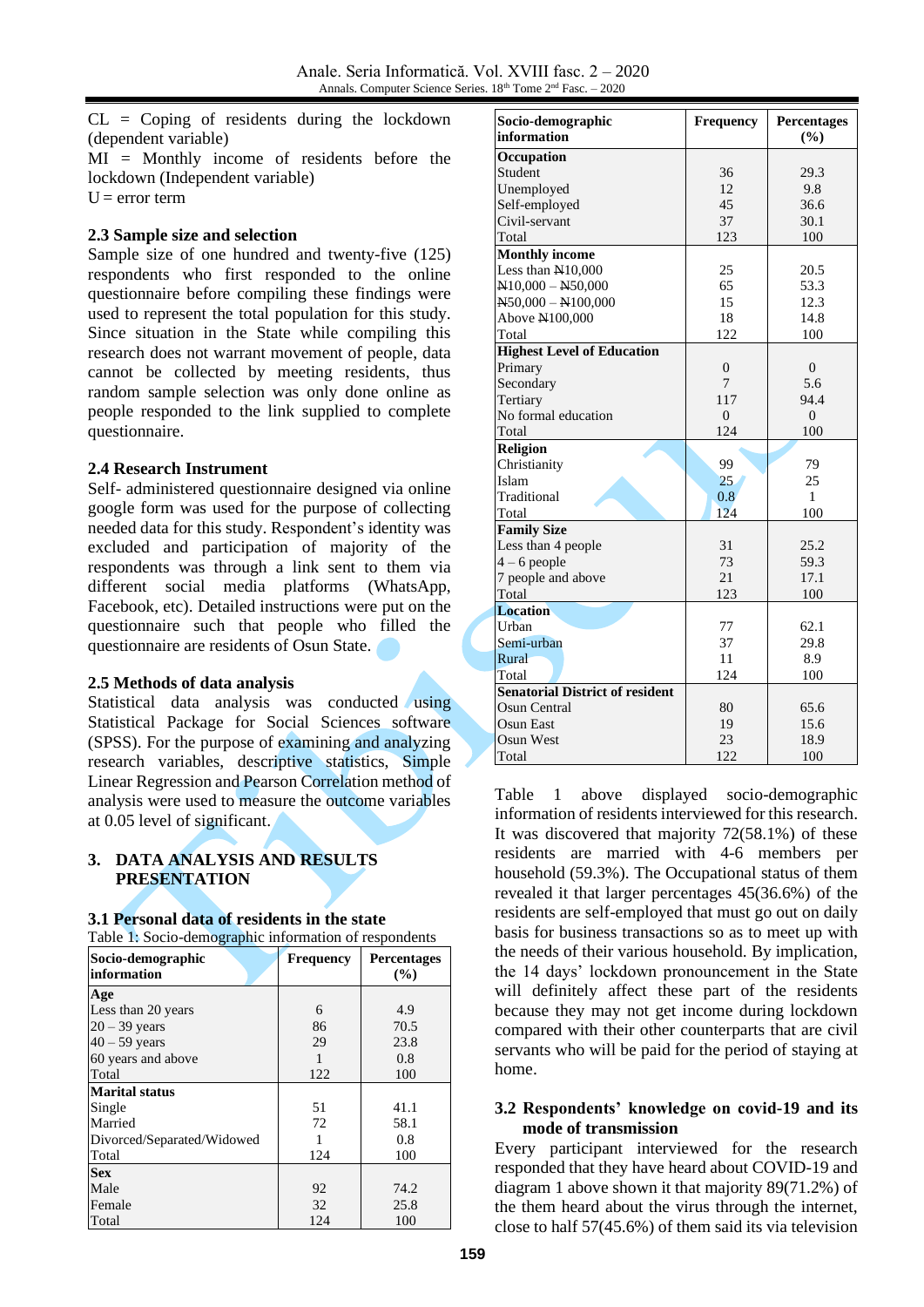and 52(41.6%) of them also said they heard about the virus through radio. By implication, best medium by which information can be put across to residents in the State on any matters are Radio, Television and Internet.



Diagram 1: Response on source of information of residents about COVID-19

| <b>Variables</b>                                                                                                                                                                                        | Yes<br>$n\left(\frac{0}{0}\right)$ | N <sub>0</sub><br>$n\left(\%\right)$ | Don't know<br>$n\left(\frac{6}{6}\right)$ |
|---------------------------------------------------------------------------------------------------------------------------------------------------------------------------------------------------------|------------------------------------|--------------------------------------|-------------------------------------------|
| Coronavirus is a new                                                                                                                                                                                    | 102(82.3)                          | 20(16.1)                             | 2(1.6)                                    |
| disease<br>Coronavirus is a                                                                                                                                                                             | 115(92.7)                          | 8(6.5)                               | 1(0.8)                                    |
| deadly disease                                                                                                                                                                                          |                                    |                                      |                                           |
| Coronavirus is<br>preventable                                                                                                                                                                           | 122(98.4)                          | 1(0.8)                               | 2(1.6)                                    |
| Coronavirus can be<br>transmitted by<br>standing beside<br>infected person                                                                                                                              | 107(86.3)                          | 16(12.9)                             | 2(1.6)                                    |
| Coronavirus can be<br>transmitted by<br>breathing-in same air<br>with an infected<br>person                                                                                                             | 88(70.4)                           | 35(28)                               | 3(2.4)                                    |
| Coronavirus can be<br>transmitted through<br>sexual intercourse                                                                                                                                         | 69(55.6)                           | 41(33.1)                             | 14(11.3)                                  |
| Coronavirus can be<br>transmitted through<br>mosquito bite or<br>contact with some<br>animals                                                                                                           | 23(18.7)                           | 81(65.9)                             | 22(17.8)                                  |
| Coronavirus can be<br>transmitted through<br>bad water                                                                                                                                                  | 21(16.9)                           | 73(58.9)                             | 31(25.0)                                  |
| If however I get<br>contacted with an<br>infected person of<br>coronavirus during<br>this lockdown period,<br>am willing to submit<br>myself to the health<br>authority in the State<br>for next action | 110(92.4)                          | 4(3.4)                               | 5(4.2)                                    |
| Taking chloroquine<br>drug dose per day<br>prevents contacting<br>coronavirus                                                                                                                           | 6(4.9)                             | 80(65.0)                             | 38(30.9)                                  |

| Table 2: Levels of knowledge of respondents on COVID- |  |
|-------------------------------------------------------|--|
| 19 and its mode of transmission                       |  |

Table 2 above revealed level of knowledge of residents on COVID-19 and its mode of transmission.

It was revealed that majority 102(82.3%) of the respondents said coronavirus is a new disease and its deadly 115(92.7%). On whether coronavirus is preventable or not, most 122(98.4%) of the residents said its preventable. Also, most 88(70.4%) of the respondents confirmed it that coronavirus can be transmitted by breathing-in same air with an infected person and that it can be transmitted through sexual intercourse 69(65.6%). Meanwhile, most 110(92.4%) of the respondents said they will submit themselves to the health authority in the State for next action If however, they get in contact with an infected person of coronavirus during this lockdown period. By implication, this response shows that residents in the State have good knowledge of coronavirus and its mode of transmission.



Diagram 2: Response on who respondent thinks can have coronavirus despite the lockdown pronouncement in the State

Diagram 2 above also displayed response of residents as to who they still think can contract coronavirus despite the lockdown in the State. It was discovered that 90% of them believed that anyone that get in contact with an infected person will definitely have coronavirus while around 10% of them said anybody can contract the pandemic.

## **3.3 Socio-economic impact of covid-19 lockdown on residents of the state**



Diagram 3: Response on whether respondents are fully prepared for the COVID-19 lockdown as pronounced by the State government or not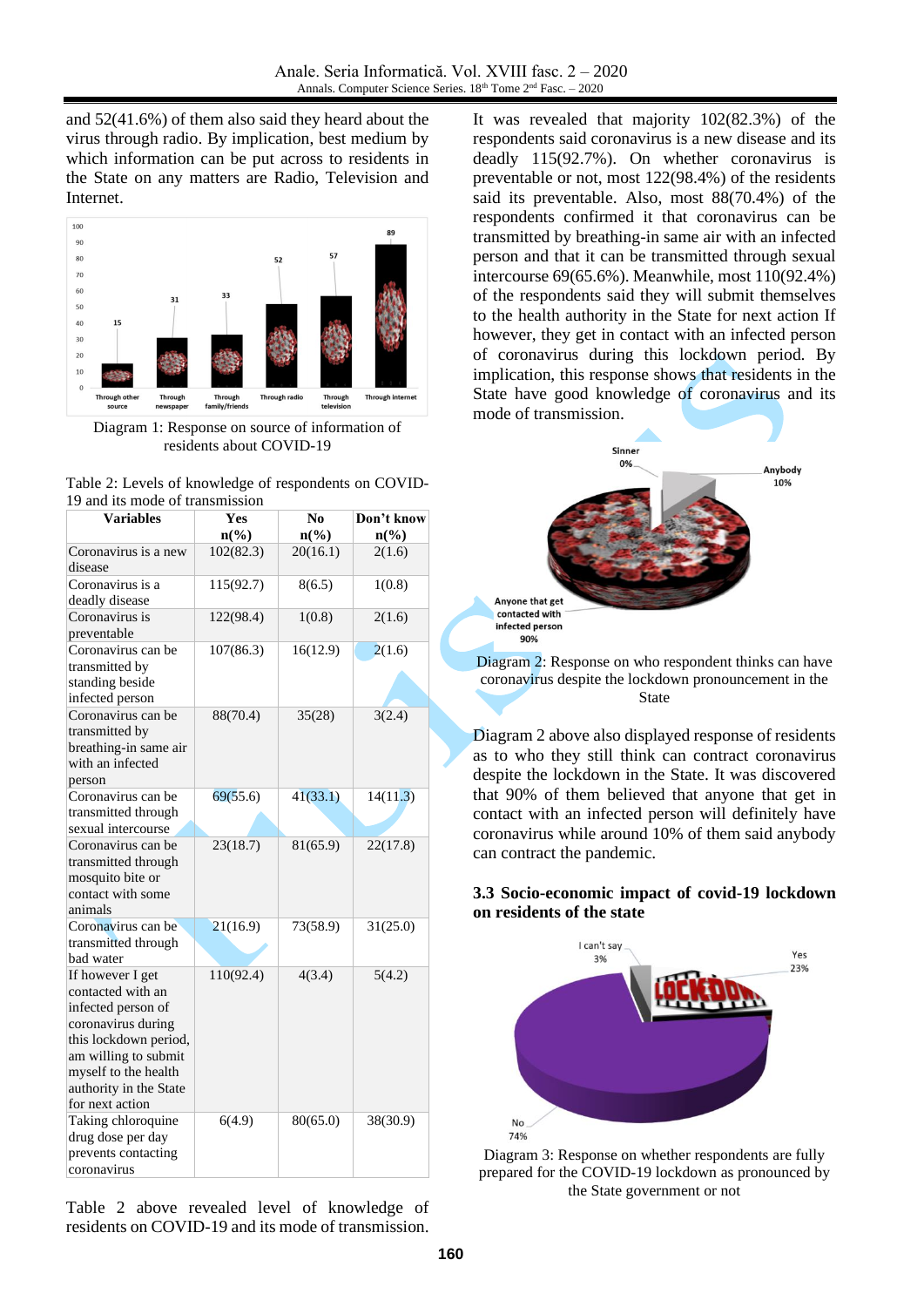No

On whether respondents are fully prepared for the COVID-19 lockdown as announced by the government or not, diagram 3 above shown it that larger representative of them (74%) are not fully prepared for the lockdown while less than a quarter (23%) of them said they are. However, very few (3%) of them can't even say whether they are prepared for the lockdown or not. By implication, larger representative of the residents of the State are not fully prepared for the lockdown.



Diagram 4: Response on household income since the commencement of lockdown in the State

On household level of income in the state since the commencement of lockdown, as displayed in diagram 4 above, it was discovered that majority 69(56.1%) of the household have zero level of income in the State, while few 16(13%) of them earn less than N5,000, 13(10.6%) of them said they have between N21,000 – N50,000 and very few 8(6.5%) of them have above N100,000. By implication, the lockdown had successfully affected the income of majority of residents in the State.



Diagram 5: Response on how much respondents have spent on food stuffs and other needs since beginning of lockdown in the State.

On how much respondents have spent on food items since the commencement of lockdown in the State, it was discovered from diagram 5 that majority 78(63.9%) of the respondents spent between N10,000 – N50,000 only on food items, while close to a quarter 25(20.5%) of them spent less than N10,000 to stock for food during lockdown. By implication, majority of the household who are currently earning zero income, and have use such amount of money to stock for food may not be able to buy more foodstuffs in the

future provided the lockdown is extended beyond the stipulated time.





Diagram 6 displayed response on whether respondents have kept some amount of money to buy foodstuffs provided lockdown continue in the State or not. It was discovered that most 105(84.7%) of the residents don't have any amount kept to buy food provided the lockdown is extended beyond the stipulated time while very few 13(10%) of them said they are fully prepared.

|                          | Table 3: Response on socio-economic impact of COVID- |  |
|--------------------------|------------------------------------------------------|--|
| 19 lockdown on residents |                                                      |  |

| <b>Variables</b>            | Yes $n\frac{6}{6}$ | No $n\frac{6}{6}$ | I can't            |
|-----------------------------|--------------------|-------------------|--------------------|
|                             |                    |                   | say $n\frac{6}{6}$ |
| My household have           | 17(13.7)           | 92(74.2)          | 16(12.9)           |
| enough food stuffs that     |                    |                   |                    |
| can last beyond the         |                    |                   |                    |
| lockdown period             |                    |                   |                    |
| With this lockdown          | 18(14.9)           | 95(78.8)          | 9(7.4)             |
| period, I can still operate |                    |                   |                    |
| my business online while    |                    |                   |                    |
| still staying at home       |                    |                   |                    |
| As a staff in an            | 28(23.5)           | 85(71.4)          | 6(5)               |
| organization or civil       |                    |                   |                    |
| servant, I still carry out  |                    |                   |                    |
| office work while at home   |                    |                   |                    |
| during the lockdown         |                    |                   |                    |
| My household can still      | 16(12.8)           | 90(72.0)          | 21(16.8)           |
| cope with the lockdown      |                    |                   |                    |
| situation if it is extended |                    |                   |                    |
| beyond 2 weeks              |                    |                   |                    |
| My household will need      | 111(88.1)          | 10(7.9)           | 6(4.8)             |
| government or NGO           |                    |                   |                    |
| interventions to provide    |                    |                   |                    |
| food stuffs if this         |                    |                   |                    |
| lockdown is extended        |                    |                   |                    |
| beyond the stipulated time  |                    |                   |                    |
| of 2 weeks                  |                    |                   |                    |
| Am thinking the end of      | 70(57.4)           | 30(24.6)          | 23(18.9)           |
| the world has come, so I    |                    |                   |                    |
| have stopped sinning        |                    |                   |                    |
| Am happy that some of       | 45(36.0)           | 56(44.8)          | 21(19.2%)          |
| our leaders/politicians are |                    |                   |                    |
| also infected with          |                    |                   |                    |
| coronavirus                 |                    |                   |                    |

Results obtained in table 3 above revealed it that majority 92(74.2%) of the respondents don't have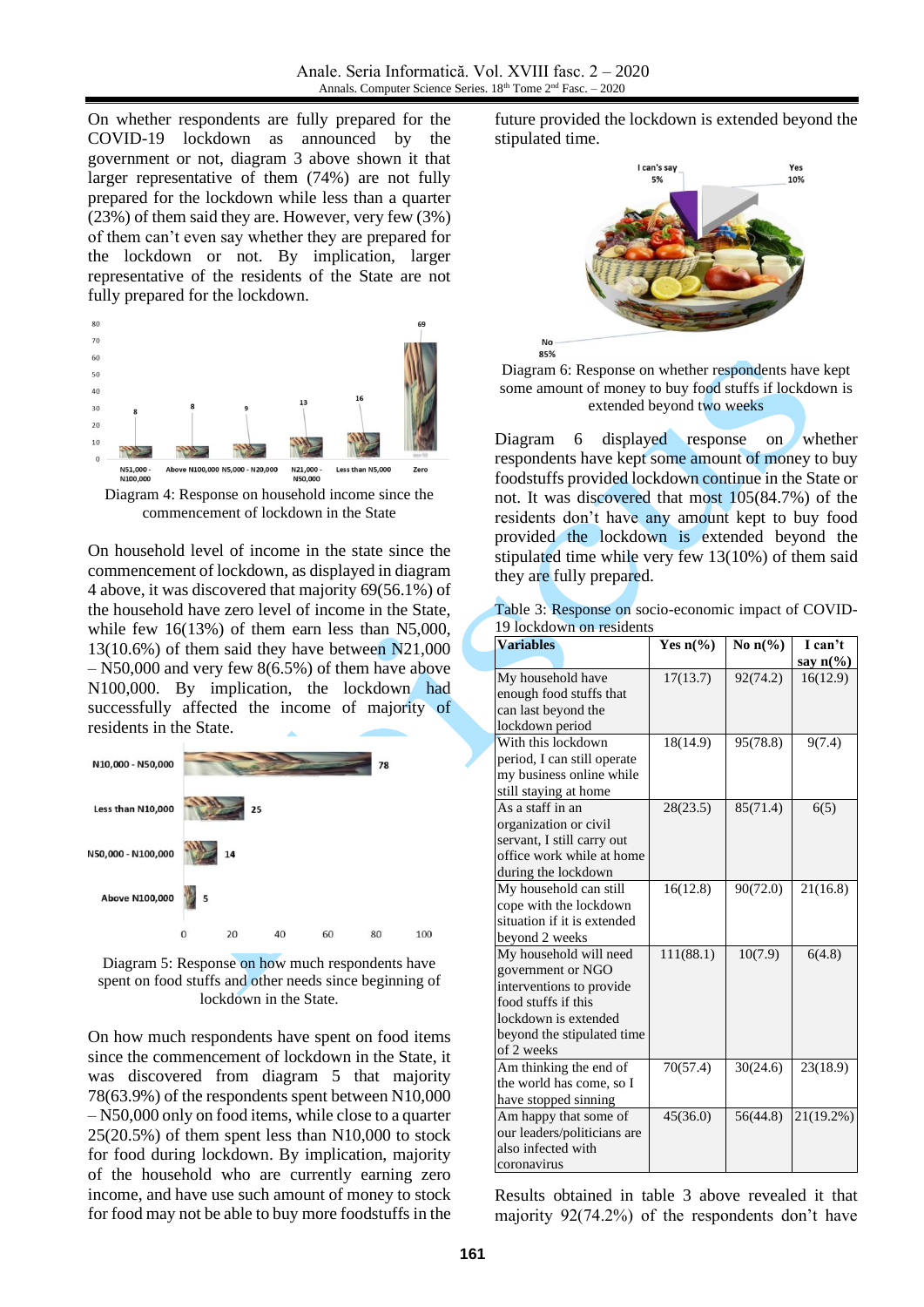enough food that can last them beyond lockdown period and they cannot operate their business from home (78.8%). Also, most 90(72%) of the residents said their household can no longer cope with the lockdown situation if it is extended beyond 14 days and larger percentages (88.1%) of them revealed it that their household will need government or NGO interventions to provide food stuffs for them if the lockdown is extended beyond the stipulated time of 2 weeks.



Diagram 7: Residents suggestions to the State/Federal government during and after 14 days' lockdown

Diagram 7 above displayed various suggestions by the residents of Osun State to the government during the lockdown and beyond. It was gathered that larger percentages 36(30.2%) of the residents required for the provision of food items during the lockdown while 35(29.4%) of them required for the provision of stipends during the lockdown period. Some 10(8.4%) want the government to provide a cure for COVID-19, while around 9(7.6%) of them want the government to be more proactive. In addition, around 4(3.7%) of the respondents want the government to review the lockdown rule in such a way that it will allow movement of people for some hours per day instead of total lockdown and  $2(1.7%)$  of the respondents advised the government to work in creation of database of her residents.

## **4. TEST OF SIGNIFICANT RELATIONSHIP BETWEEN INCOME AND EXPENDITURE OF RESIDENTS BEFORE AND DURING LOCKDOWN**

**H01: There is no significant relationship between residents' household income during lockdown and amount spent on food stuffs during lockdown**

Table 4: Test statistic between income and expenditure of residents during lockdown

| Model            | <b>Unstandardized</b><br>coefficients |            | Sig            | <b>Correlations</b> |
|------------------|---------------------------------------|------------|----------------|---------------------|
|                  | в                                     | Std. error |                |                     |
| (Constant)       | 1.255                                 | 0.073      | 0.0            |                     |
|                  |                                       |            | 00             |                     |
| Household        | 0.353                                 | 0.029      | 0.0            | 0.0746              |
| during<br>income |                                       |            | 0 <sup>0</sup> |                     |
| lockdown         |                                       |            |                |                     |

As shown in the table above, the p-value of 0.000 which is less than the significant level 0.05 revealed it that there is significant relationship between level of income of residents since lockdown and amount spent on food stuffs during lockdown. By implication, since residents have zero or small income during lockdown, this will definitely reduce the next quantity of foodstuffs to buy.

## **H02: There is no significant relationship between monthly income of residents and whether they will cope if lockdown is extended**

Table 5: Test statistics between residents' monthly income and whether they will cope if lockdown is extended beyond 2 weeks or not

| Model           | <b>Unstandardized</b><br>coefficients |              | <b>Sig</b> | <b>Correlations</b> |
|-----------------|---------------------------------------|--------------|------------|---------------------|
|                 |                                       | Std.         |            |                     |
|                 |                                       | <b>Error</b> |            |                     |
| (Constant)      | 0.979                                 | 0.067        | 0.000      |                     |
| Household       | 0.465                                 | 0.028        | 0.000      | 0.835               |
| income during   |                                       |              |            |                     |
| <b>lockdown</b> |                                       |              |            |                     |

The P-value of 0.000 that is lesser than the significant value 0.05 with correlation coefficient value of 0.0835 in the table above revealed it that there is significant and positive relationship between residents' monthly income and how they will cope with lockdown situation. By implication, for residents to cope with the lockdown, there must be either payment of salary to workers and stipends to others; self-employed, students, unemployed and vulnerable residents.

# **5. DISCUSSION**

The present research was designed to investigate the impact of lockdown initiated by the government to slow down the spread of COVID-19 on Socioeconomic life style of Osun State residents. The study revealed that majority of residents in the State are self-employed (small and medium sized enterprise) who go out daily for business to make ends meet. This is in line with the reports of **Error! Reference source not found.**[\[12\]](#page-7-10) who suggested majority of small and medium entrepreneur in Osun/Nigeria works to cater for their household only daily basis. The 14 days total lockdown to curb the spread of COVID-19 in Osun State, majority of business have been affected grossly (Figure 4) and if business owners are not assisted after the lockdown, many residents will find it difficult to provide for the needs of their respective household (Figure 7) as aligned with the report of [\[14\].](#page-7-11) Furthermore, knowledge of respondents towards COVID-19 in the State (Figure 1; Table 2) revealed it that most of the respondents have heard about COVID-19. While others, major source of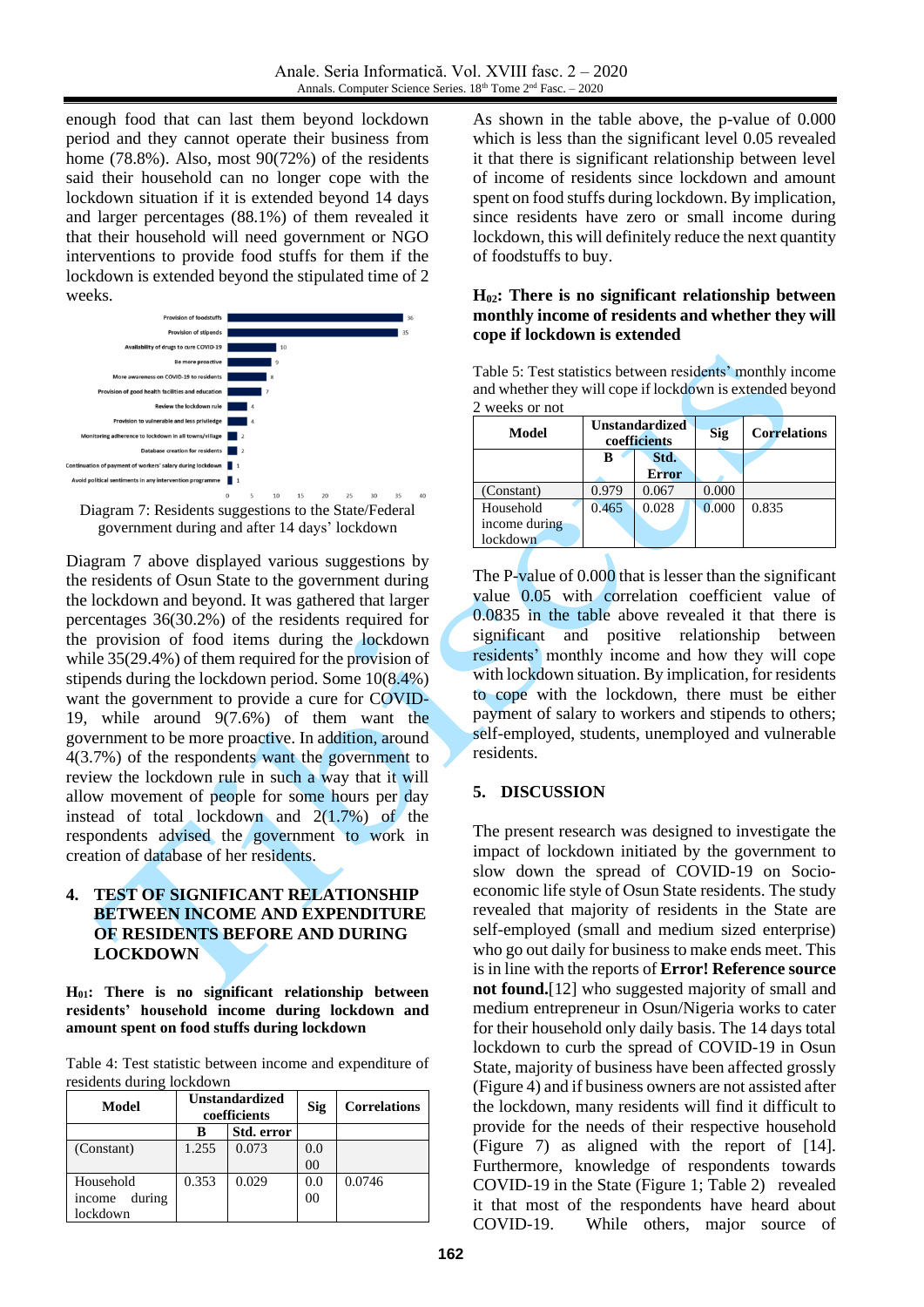information about the pandemic are radio, television and internets. Thus, there is still knowledge gap in the public. If further information will be passed across to residents in the future the best medium to reach them are radio, television and internet. On mode of transmission of the virus, majority of the residents have good knowledge of the pandemic as they confirmed it that coronavirus can be transmitted by breathing-in same air with an infected person and that it can be transmitted through sexual intercourse. Meanwhile, most of the residents agreed that they will submit themselves to the health authority in the State for next action If however, they get in contact with an infected person of coronavirus during and after the lockdown period.

Moreover, this finding revealed it that majority of residents in the State are not fully prepared for the COVID-19 total lockdown and the level of income of the most of residents since the commencement of lockdown is zero, with this findings, residents may soon find it difficult to cater for their families if the lockdown is extended beyond the stipulated time of 14 days. On how much respondents have spent on food items since the commencement of lockdown in the State, majority of them have spent between N10,000 – N50,000. By implication, majority of the household who are currently on zero income may find it difficult to stock their store for food items if at all the lockdown is extended beyond the stipulated time of two weeks.

In addition, it was discovered from the study that most of the residents did not keep money to buy more foodstuffs if at all the lockdown is extended beyond the stipulated time and even though most of the residents confirmed it that they don't have enough food that can last them for the 14 days' total lockdown. The study shown it that majority of the household cannot cope again with the present situation talk less of extending it beyond 14 weeks. However, larger percentages (88.1%) of the residents said their household will definitely need thegovernment or NGO interventions in providing food items during the lockdown or if the lockdown will be extended beyond stipulated time.

In the meantime, residents were given chance to make various suggestion and request from government during and after the total lockdown. Most of the residents requested for provision of food items if the lockdown will be extended. Also larger percentages of them also requested for stipends during the lockdown period. Some of them want government to provide a cure for the COVID-19 and some said they needs government to be more proactive.

In addition, few of the respondents want government to review the lockdown rule such that it will allow movement for hours per days and some want provision of residential database.

Furthermore, test of relationship between average income and expenditure during lockdown revealed it that there is positive significant relationship between average income and expenditure of the residents during lockdown and since residents are having zero or small income during lockdown, it will affect and reduce what to buy during lockdown with foodstuffs inclusive. Thus, larger part of the residents will depend on stipends from government so as to cope with the lockdown situation.

Lastly, the report of [\[15\]](#page-7-12) recognised SMEs as source of economic growth in Nigeria. MSMEs are great contributors to economic growth in Osun and Nigeria as a whole. The government decision on luck down with little or no palliative for entrepreneur in the State will definitely in no small measure adversely affect the Nigeria GDP with second recession within the last ten years in view.

# **CONCLUSION AND RECONMENDATION**

Without doubt, the total lockdown will be most effective in curbing COVID-19 pandemic if carried out not only in accordance with the law, but also hand-in-hand with the fulfillment of the government's obligation to provide relief materials and service such as food, water and health services to her citizen. The following recommendation were made to both the State and Federal government of Nigeria if the lockdown is extended beyond 2 weeks;

- Government should ensure the provision of essential goods and services to her residents. Special arrangements should be made to protect the right of vulnerable groups who may not have access to basic goods, including food and health care without discrimination.
- Government should ensure access to essential medication and support services for older people, people living with tuberculosis and HIV/AIDS provided the lockdown extended.
- Public awareness campaign should be made to address residents on strict adherence to lockdown and against violence if lockdown period is extended.
- Government should appeal to Landlords/Landlady to reasons along with residents whom house rent may be due for payment during the lockdown period.

# **REFERENCES**

<span id="page-6-0"></span>[1] **Akanbi AO, Opaleye OO, Olowe OA, Ojurongbe Olusola**: Covid-19: An Insight Into The Pandemic Of A New Emerging Coronavirus. Pan. Afr J.of Life Sci. 2020; 4: 194-199